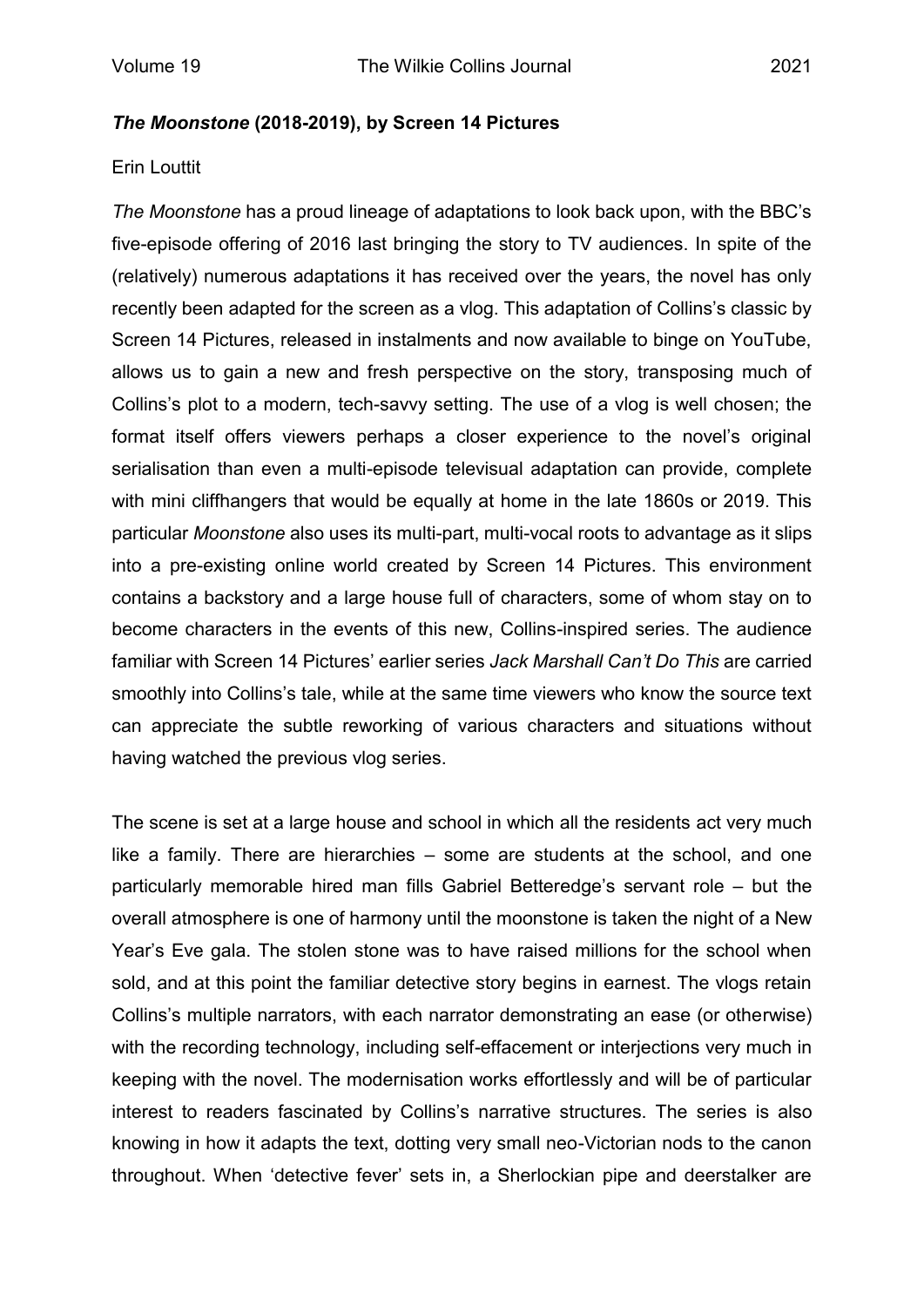quickly and playfully adopted, placing the old Collins, the Victorian illustrated and televisually adapted Holmes and the new *Moonstone* all in the same tradition of detective narrative. The intertwining of the whodunnit plot and Collins's carefully conceived structure is also evident in the way the series makes the most of its format. When detective fever sets in, it infects not only the household but also the viewers. The 'collective detective' (the viewer) is asked for help in solving the mystery when a central character reaches an impasse, and viewers are able to leave comments on the YouTube page for each vlog. This decision on the part of the writers incorporates an even greater number of voices into the broader context of *The Moonstone* than the novel, and scholars interested in paratexts will find much to study.

At the same time that this adaptation brings Collins to a new audience, there is much to enjoy for long-standing readers. Characters are interpreted very much in the spirit and frequently in the letter of the originals. The character based on Betteredge does not bear the same surname, but he does share a love of *Robinson Crusoe*, an unshakeable sense of rectitude and loyalty to the people he serves. He also gives voice to some of the lines taken directly from the novel, which is subtly and sometimes amusingly done. Supporting characters are similarly given full scope in this adaptation, with one of the most memorable being Andrea Clack. This thoroughly modern, digitally minded Miss Clack chases viewers and sales, not souls, and her faith, resolute at all times, is placed in essential oils rather than scriptural texts. While other characters are thoughtfully updated, this would-be influencer offers an excellent example of how the writers have retained the personalities and quirks of Collins's characters even as those characters are perfectly contemporary. She is funny, self-important, often overbearing and always in keeping with her predecessor as she eavesdrops, informs people that it is her "duty to let you know" something before dispensing unwelcome information and shows herself to be a poor judge of character.

Importantly, this adaptation does not avoid the postcolonial aspects of the source text. While some aspects of the stone's history, particularly the nature of the familial connection to the stolen item, are altered, the moonstone's origin story remains rooted in a violent colonial past that includes the Siege of Seringapatam and numerous instances of theft, murder and betrayal as a means of possessing the stone. The moonstone's fate helps in some small measure to redress the balance inherent in its